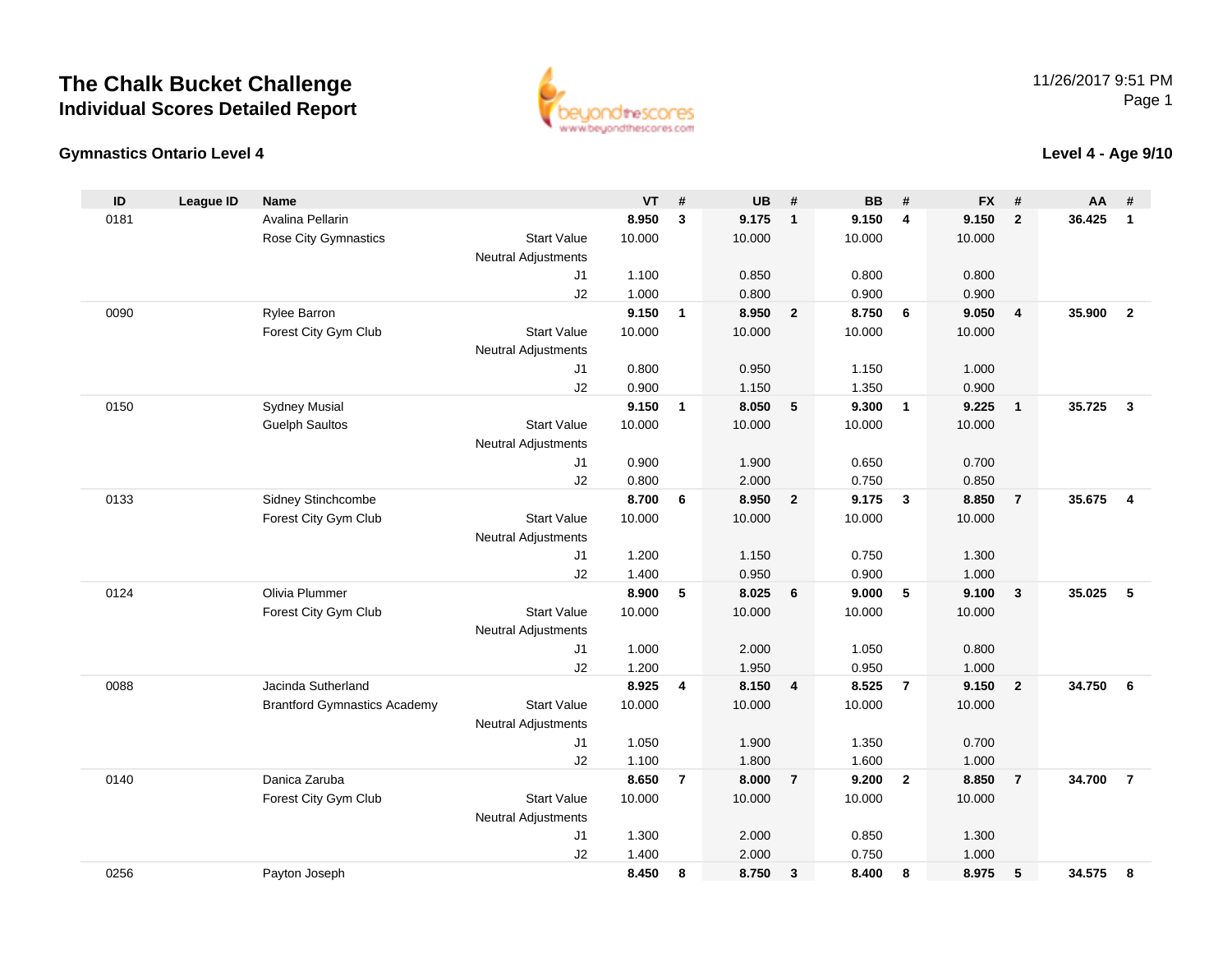

11/26/2017 9:51 PMPage 2

|      | Forest City Gym Club | <b>Start Value</b><br><b>Neutral Adjustments</b> | 10.000 |              | 10.000  | 10.000 |     | 10.000 |    |        |   |
|------|----------------------|--------------------------------------------------|--------|--------------|---------|--------|-----|--------|----|--------|---|
|      |                      | J1                                               | 1.600  |              | 1.100   | 1.500  |     | 0.950  |    |        |   |
|      |                      | J2                                               | 1.500  |              | 1.400   | 1.700  |     | 1.100  |    |        |   |
| 0038 | N'Tayea Ladd         |                                                  | 9.025  | $\mathbf{2}$ | 6.975 8 | 9.000  | - 5 | 8.950  | -6 | 33.950 | 9 |
|      | Blenheim-Kent        | <b>Start Value</b>                               | 10.000 |              | 10.000  | 10.000 |     | 10.000 |    |        |   |
|      |                      | <b>Neutral Adjustments</b>                       |        |              |         |        |     |        |    |        |   |
|      |                      | J1                                               | 0.900  |              | 3.150   | 0.900  |     | 1.050  |    |        |   |
|      |                      | J2                                               | 1.050  |              | 2.900   | 1.100  |     | 1.050  |    |        |   |

#### **Gymnastics Ontario Level 4**

| ID   | <b>League ID</b> | <b>Name</b>                 |                            | <b>VT</b> | #              | <b>UB</b> | #              | <b>BB</b> | #                       | <b>FX</b> | #              | <b>AA</b> | #              |
|------|------------------|-----------------------------|----------------------------|-----------|----------------|-----------|----------------|-----------|-------------------------|-----------|----------------|-----------|----------------|
| 0184 |                  | <b>Addison Pollard</b>      |                            | 9.000     | 4              | 9.450     | $\overline{2}$ | 9.400     | $\overline{2}$          | 9.000     | 4              | 36.850    | 1              |
|      |                  | Rose City Gymnastics        | <b>Start Value</b>         | 10.000    |                | 10.000    |                | 10.000    |                         | 10.000    |                |           |                |
|      |                  |                             | <b>Neutral Adjustments</b> |           |                |           |                |           |                         |           |                |           |                |
|      |                  |                             | J1                         | 1.000     |                | 0.500     |                | 0.700     |                         | 1.000     |                |           |                |
|      |                  |                             | J2                         | 1.000     |                | 0.600     |                | 0.500     |                         | 1.000     |                |           |                |
| 0017 |                  | Victoria Conlon             |                            | 9.275     | $\overline{2}$ | 8.825     | $\overline{4}$ | 9.100     | $\overline{4}$          | 9.500     | $\mathbf{1}$   | 36.700    | $\overline{2}$ |
|      |                  | Blenheim-Kent               | <b>Start Value</b>         | 10.000    |                | 10.000    |                | 10.000    |                         | 10.000    |                |           |                |
|      |                  |                             | <b>Neutral Adjustments</b> |           |                |           |                |           |                         |           |                |           |                |
|      |                  |                             | J <sub>1</sub>             | 0.750     |                | 1.250     |                | 0.800     |                         | 0.500     |                |           |                |
|      |                  |                             | J2                         | 0.700     |                | 1.100     |                | 1.000     |                         | 0.500     |                |           |                |
| 0180 |                  | Madison O'Brien             |                            | 9.300     | 1              | 9.300     | $\mathbf{3}$   | 8.975     | - 6                     | 9.125     | 3              | 36.700    | $\overline{2}$ |
|      |                  | <b>Rose City Gymnastics</b> | <b>Start Value</b>         | 10.000    |                | 10.000    |                | 10.000    |                         | 10.000    |                |           |                |
|      |                  |                             | <b>Neutral Adjustments</b> |           |                |           |                |           |                         |           |                |           |                |
|      |                  |                             | J1                         | 0.650     |                | 0.650     |                | 1.050     |                         | 0.900     |                |           |                |
|      |                  |                             | J2                         | 0.750     |                | 0.750     |                | 1.000     |                         | 0.850     |                |           |                |
| 0171 |                  | <b>Madison Awender</b>      |                            | 9.100     | 3              | 9.500     | $\overline{1}$ | 9.200     | $\overline{\mathbf{3}}$ | 8.850     | 5              | 36.650    | $\mathbf{3}$   |
|      |                  | <b>Rose City Gymnastics</b> | <b>Start Value</b>         | 10.000    |                | 10.000    |                | 10.000    |                         | 10.000    |                |           |                |
|      |                  |                             | <b>Neutral Adjustments</b> |           |                |           |                |           |                         |           |                |           |                |
|      |                  |                             | J1                         | 0.900     |                | 0.500     |                | 0.850     |                         | 1.150     |                |           |                |
|      |                  |                             | J2                         | 0.900     |                | 0.500     |                | 0.750     |                         | 1.150     |                |           |                |
| 0098 |                  | Kaileigh DaRosa             |                            | 8.700     | 6              | 8.675     | $\overline{7}$ | 9.475     | $\overline{1}$          | 8.775     | 6              | 35.625    | $\overline{4}$ |
|      |                  | Forest City Gym Club        | <b>Start Value</b>         | 10.000    |                | 10.000    |                | 10.000    |                         | 10.000    |                |           |                |
|      |                  |                             | <b>Neutral Adjustments</b> |           |                |           |                |           |                         |           |                |           |                |
|      |                  |                             | J <sub>1</sub>             | 1.200     |                | 1.250     |                | 0.500     |                         | 1.300     |                |           |                |
|      |                  |                             | J2                         | 1.400     |                | 1.400     |                | 0.550     |                         | 1.150     |                |           |                |
| 0084 |                  | Alexandra Mancuso           |                            | 8.400     | 9              | 8.450     | 9              | 9.025     | 5                       | 9.150     | $\overline{2}$ | 35.025    | 5              |
|      |                  |                             |                            |           |                |           |                |           |                         |           |                |           |                |

**Level 4 - Age 11**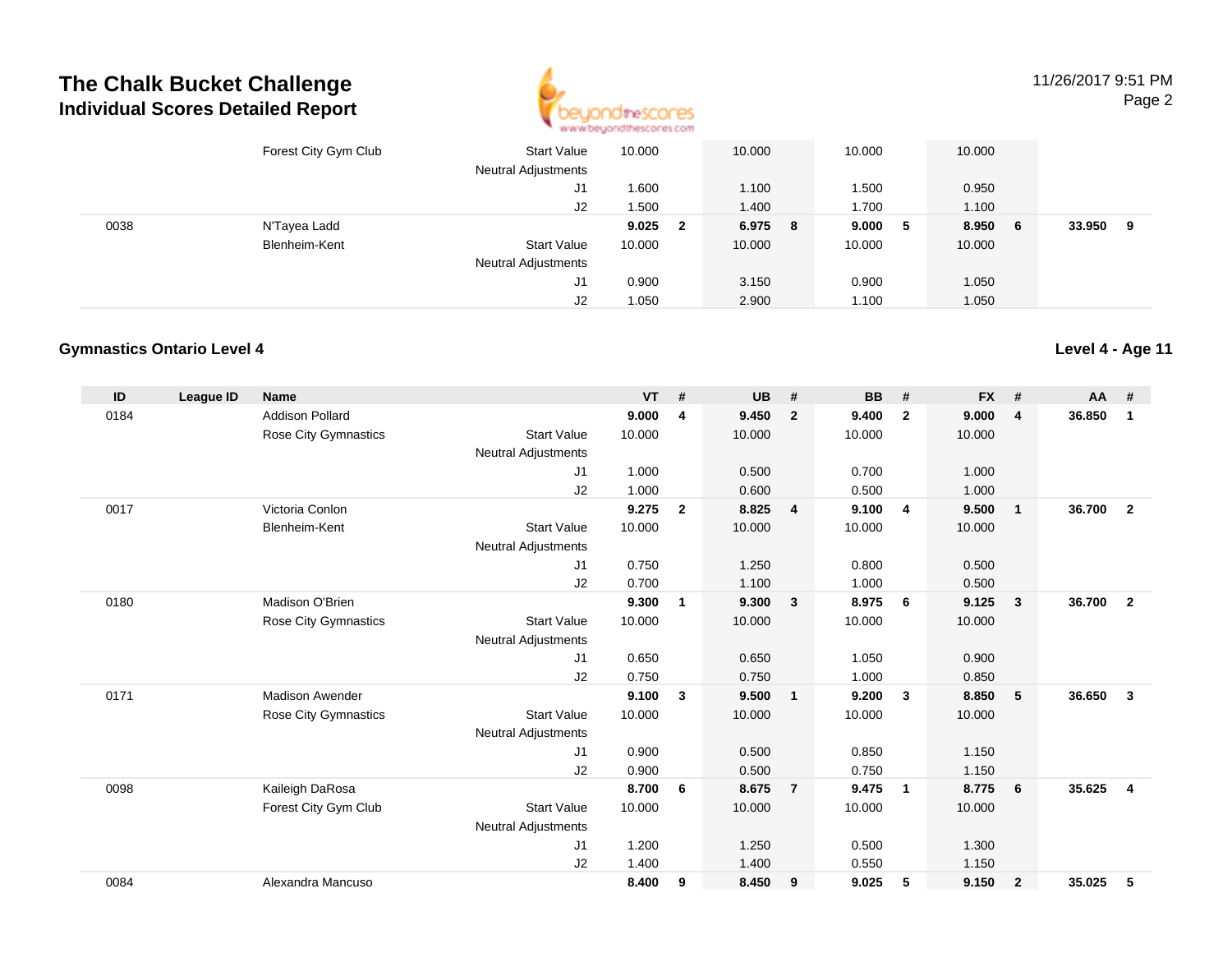

|      | <b>Brantford Gymnastics Academy</b> | <b>Start Value</b>         | 10.000 |                | 10.000 |                 | 10.000 |                | 10.000 |                         |        |                |
|------|-------------------------------------|----------------------------|--------|----------------|--------|-----------------|--------|----------------|--------|-------------------------|--------|----------------|
|      |                                     | Neutral Adjustments        |        |                |        |                 |        |                |        |                         |        |                |
|      |                                     | J1                         | 1.600  |                | 1.650  |                 | 0.900  |                | 0.700  |                         |        |                |
|      |                                     | J2                         | 1.600  |                | 1.450  |                 | 1.050  |                | 1.000  |                         |        |                |
| 0167 | <b>JULIANNA RUGGERI</b>             |                            | 8.450  | 8              | 8.625  | 8               | 8.950  | $\overline{7}$ | 8.475  | $\overline{7}$          | 34.500 | 6              |
|      | London Beje Gymnastics              | Start Value                | 10.000 |                | 10.000 |                 | 10.000 |                | 10.000 |                         |        |                |
|      |                                     | Neutral Adjustments        |        |                |        |                 |        |                |        |                         |        |                |
|      |                                     | J1                         | 1.600  |                | 1.400  |                 | 1.150  |                | 1.600  |                         |        |                |
|      |                                     | J2                         | 1.500  |                | 1.350  |                 | 0.950  |                | 1.450  |                         |        |                |
| 0232 | Avery Diniro                        |                            | 8.900  | 5              | 8.750  | 5               | 8.800  | 8              | 8.000  | 9                       | 34.450 | $\overline{7}$ |
|      | Rose City Gymnastics                | <b>Start Value</b>         | 10.000 |                | 10.000 |                 | 10.000 |                | 10.000 |                         |        |                |
|      |                                     | <b>Neutral Adjustments</b> |        |                |        |                 |        |                |        |                         |        |                |
|      |                                     | J1                         | 1.000  |                | 1.350  |                 | 1.300  |                | 2.100  |                         |        |                |
|      |                                     | J2                         | 1.200  |                | 1.150  |                 | 1.100  |                | 1.900  |                         |        |                |
| 0168 | Sonya Schirru                       |                            | 8.600  | $\overline{7}$ | 7.375  | 10              | 8.700  | 9              | 8.375  | $\overline{\mathbf{8}}$ | 33.050 | $_{\rm 8}$     |
|      | London Beje Gymnastics              | <b>Start Value</b>         | 10.000 |                | 10.000 |                 | 10.000 |                | 10.000 |                         |        |                |
|      |                                     | Neutral Adjustments        |        |                |        |                 |        |                |        |                         |        |                |
|      |                                     | J1                         | 1.400  |                | 2.750  |                 | 1.200  |                | 1.750  |                         |        |                |
|      |                                     | J2                         | 1.400  |                | 2.500  |                 | 1.400  |                | 1.500  |                         |        |                |
| 0169 | <b>Frankie Taran</b>                |                            | 8.400  | 9              | 8.700  | $6\overline{6}$ | 8.625  | 10             | 6.150  | 10                      | 31.875 | 9              |
|      | London Beje Gymnastics              | <b>Start Value</b>         | 10.000 |                | 10.000 |                 | 10.000 |                | 10.000 |                         |        |                |
|      |                                     | <b>Neutral Adjustments</b> |        |                |        |                 |        |                |        |                         |        |                |
|      |                                     | J1                         | 1.500  |                | 1.150  |                 | 1.350  |                | 4.000  |                         |        |                |
|      |                                     | J2                         | 1.700  |                | 1.450  |                 | 1.400  |                | 3.700  |                         |        |                |
|      |                                     |                            |        |                |        |                 |        |                |        |                         |        |                |

#### **Gymnastics Ontario Level 4**

**Level 4 - Age 12**

| ID   | League ID | <b>Name</b>            |                            | $VT$ # |   | <b>UB</b> | #                       | <b>BB</b> | #                       | <b>FX</b> | #                       | <b>AA</b> | #            |
|------|-----------|------------------------|----------------------------|--------|---|-----------|-------------------------|-----------|-------------------------|-----------|-------------------------|-----------|--------------|
| 0122 |           | Jorja Ossenkopp        |                            | 9.100  | 4 | 9.350     | - 1                     | 9.700     |                         | 9.350     |                         | 37.500    |              |
|      |           | Forest City Gym Club   | <b>Start Value</b>         | 10.000 |   | 10.000    |                         | 10.000    |                         | 10.000    |                         |           |              |
|      |           |                        | Neutral Adjustments        |        |   |           |                         |           |                         |           |                         |           |              |
|      |           |                        | J1                         | 1.000  |   | 0.600     |                         | 0.200     |                         | 0.550     |                         |           |              |
|      |           |                        | J2                         | 0.800  |   | 0.700     |                         | 0.400     |                         | 0.750     |                         |           |              |
| 0250 |           | Caylie Chambers        |                            | 9.400  |   | 9.200     | $\overline{\mathbf{2}}$ | 9.225     | - 3                     | 9.250     | $\overline{\mathbf{2}}$ | 37.075    | $\mathbf{2}$ |
|      |           | Forest City Gym Club   | <b>Start Value</b>         | 10.000 |   | 10.000    |                         | 10.000    |                         | 10.000    |                         |           |              |
|      |           |                        | <b>Neutral Adjustments</b> |        |   |           |                         |           |                         | $-0.100$  |                         |           |              |
|      |           |                        | J1                         | 0.700  |   | 0.800     |                         | 0.750     |                         | 0.600     |                         |           |              |
|      |           |                        | J2                         | 0.500  |   | 0.800     |                         | 0.800     |                         | 0.700     |                         |           |              |
| 0094 |           | <b>Lindsay Butters</b> |                            | 9.150  | 3 | 8.975     | $\overline{\mathbf{3}}$ | 9.300     | $\overline{\mathbf{2}}$ | 9.350     |                         | 36.775    | 3            |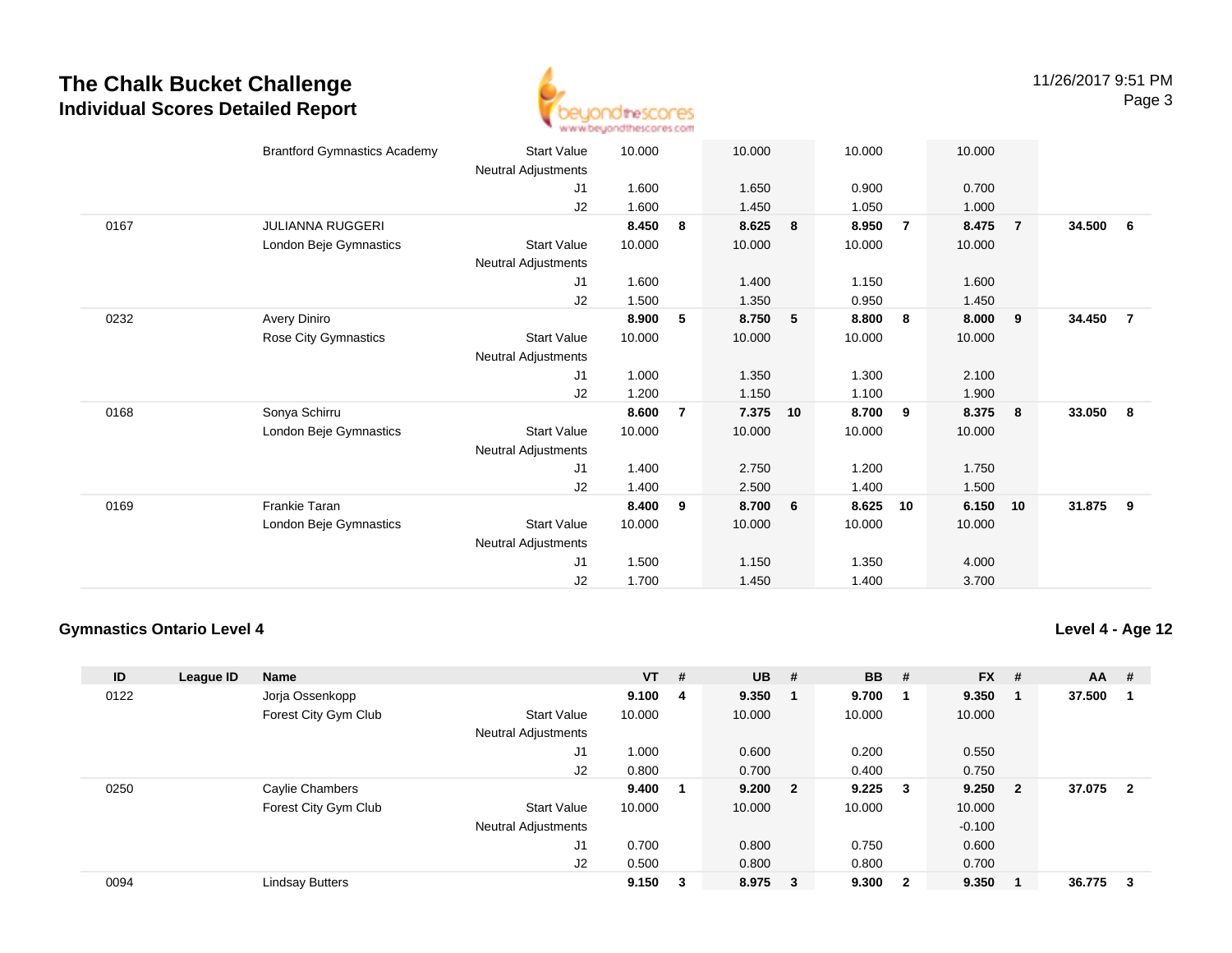

|      | Forest City Gym Club                | <b>Start Value</b>         | 10.000 |                | 10.000 |                | 10.000 |                | 10.000 |                         |        |                         |
|------|-------------------------------------|----------------------------|--------|----------------|--------|----------------|--------|----------------|--------|-------------------------|--------|-------------------------|
|      |                                     | Neutral Adjustments        |        |                |        |                |        |                |        |                         |        |                         |
|      |                                     | J1                         | 0.900  |                | 1.100  |                | 0.700  |                | 0.650  |                         |        |                         |
|      |                                     | J2                         | 0.800  |                | 0.950  |                | 0.700  |                | 0.650  |                         |        |                         |
| 0057 | Cassy Vercouteren                   |                            | 8.850  | 5              | 8.875  | $\overline{4}$ | 9.300  | $\overline{2}$ | 9.100  | $\overline{4}$          | 36.125 | $\overline{\mathbf{4}}$ |
|      | Blenheim-Kent                       | <b>Start Value</b>         | 10.000 |                | 10.000 |                | 10.000 |                | 10.000 |                         |        |                         |
|      |                                     | Neutral Adjustments        |        |                |        |                |        |                |        |                         |        |                         |
|      |                                     | J1                         | 1.100  |                | 1.000  |                | 0.700  |                | 0.900  |                         |        |                         |
|      |                                     | J2                         | 1.200  |                | 1.250  |                | 0.700  |                | 0.900  |                         |        |                         |
| 0082 | <b>Madeline Lavens</b>              |                            | 9.375  | $\mathbf{2}$   | 7.850  | 6              | 8.850  | 5              | 9.200  | $\overline{\mathbf{3}}$ | 35.275 | - 5                     |
|      | <b>Brantford Gymnastics Academy</b> | <b>Start Value</b>         | 10.000 |                | 10.000 |                | 10.000 |                | 10.000 |                         |        |                         |
|      |                                     | <b>Neutral Adjustments</b> |        |                |        |                |        |                |        |                         |        |                         |
|      |                                     | J1                         | 0.650  |                | 2.250  |                | 1.050  |                | 0.800  |                         |        |                         |
|      |                                     | J2                         | 0.600  |                | 2.050  |                | 1.250  |                | 0.800  |                         |        |                         |
| 0058 | <b>Heidi Warriner</b>               |                            | 8.575  | 6              | 8.575  | 5              | 9.100  | 4              | 8.950  | $-5$                    | 35.200 | 6                       |
|      | Blenheim-Kent                       | <b>Start Value</b>         | 10.000 |                | 10.000 |                | 10.000 |                | 10.000 |                         |        |                         |
|      |                                     | Neutral Adjustments        |        |                |        |                |        |                |        |                         |        |                         |
|      |                                     | J1                         | 1.350  |                | 1.550  |                | 0.950  |                | 0.900  |                         |        |                         |
|      |                                     | J2                         | 1.500  |                | 1.300  |                | 0.850  |                | 1.200  |                         |        |                         |
| 0136 | Sadie Thorner                       |                            | 8.400  | $\overline{7}$ | 6.700  | $\overline{7}$ | 8.425  | 6              | 8.500  | 6                       | 32.025 | $\overline{7}$          |
|      | Forest City Gym Club                | <b>Start Value</b>         | 10.000 |                | 10.000 |                | 10.000 |                | 10.000 |                         |        |                         |
|      |                                     | <b>Neutral Adjustments</b> |        |                |        |                |        |                |        |                         |        |                         |
|      |                                     | J1                         | 1.600  |                | 3.250  |                | 1.650  |                | 1.400  |                         |        |                         |
|      |                                     | J <sub>2</sub>             | 1.600  |                | 3.350  |                | 1.500  |                | 1.600  |                         |        |                         |
|      |                                     |                            |        |                |        |                |        |                |        |                         |        |                         |

#### **Gymnastics Ontario Level 4**

**Level 4 - Age 13+**

| ID   | League ID | <b>Name</b>          |                            | $VT$ #  |                         | $UB$ # |                         | <b>BB</b> | - # | <b>FX</b> | #                       | <b>AA</b> | #                       |
|------|-----------|----------------------|----------------------------|---------|-------------------------|--------|-------------------------|-----------|-----|-----------|-------------------------|-----------|-------------------------|
| 0092 |           | Charley Brisseau     |                            | 8.950 3 |                         | 9.175  | - 1                     | 9.150     | - 4 | 9.100     | $\overline{\mathbf{2}}$ | 36.375    |                         |
|      |           | Forest City Gym Club | <b>Start Value</b>         | 10.000  |                         | 10.000 |                         | 10.000    |     | 10.000    |                         |           |                         |
|      |           |                      | <b>Neutral Adjustments</b> |         |                         |        |                         |           |     |           |                         |           |                         |
|      |           |                      | J <sub>1</sub>             | 0.900   |                         | 0.750  |                         | 0.700     |     | 0.800     |                         |           |                         |
|      |           |                      | J <sub>2</sub>             | 1.200   |                         | 0.900  |                         | 1.000     |     | 1.000     |                         |           |                         |
| 0103 |           | Victoria Feagan      |                            | 9.075   | $\overline{\mathbf{2}}$ | 8.675  | - 4                     | 9.375     |     | 8.800     | - 3                     | 35.925    | $\overline{\mathbf{2}}$ |
|      |           | Forest City Gym Club | <b>Start Value</b>         | 10.000  |                         | 10.000 |                         | 10.000    |     | 10.000    |                         |           |                         |
|      |           |                      | <b>Neutral Adjustments</b> |         |                         |        |                         |           |     |           |                         |           |                         |
|      |           |                      | J <sub>1</sub>             | 1.000   |                         | 1.250  |                         | 0.600     |     | 1.300     |                         |           |                         |
|      |           |                      | J2                         | 0.850   |                         | 1.400  |                         | 0.650     |     | 1.100     |                         |           |                         |
| 0016 |           | Nicole Clark         |                            | 9.300   |                         | 9.100  | $\overline{\mathbf{2}}$ | 8.750     | - 6 | 8.500     | -5                      | 35.650    | -3                      |